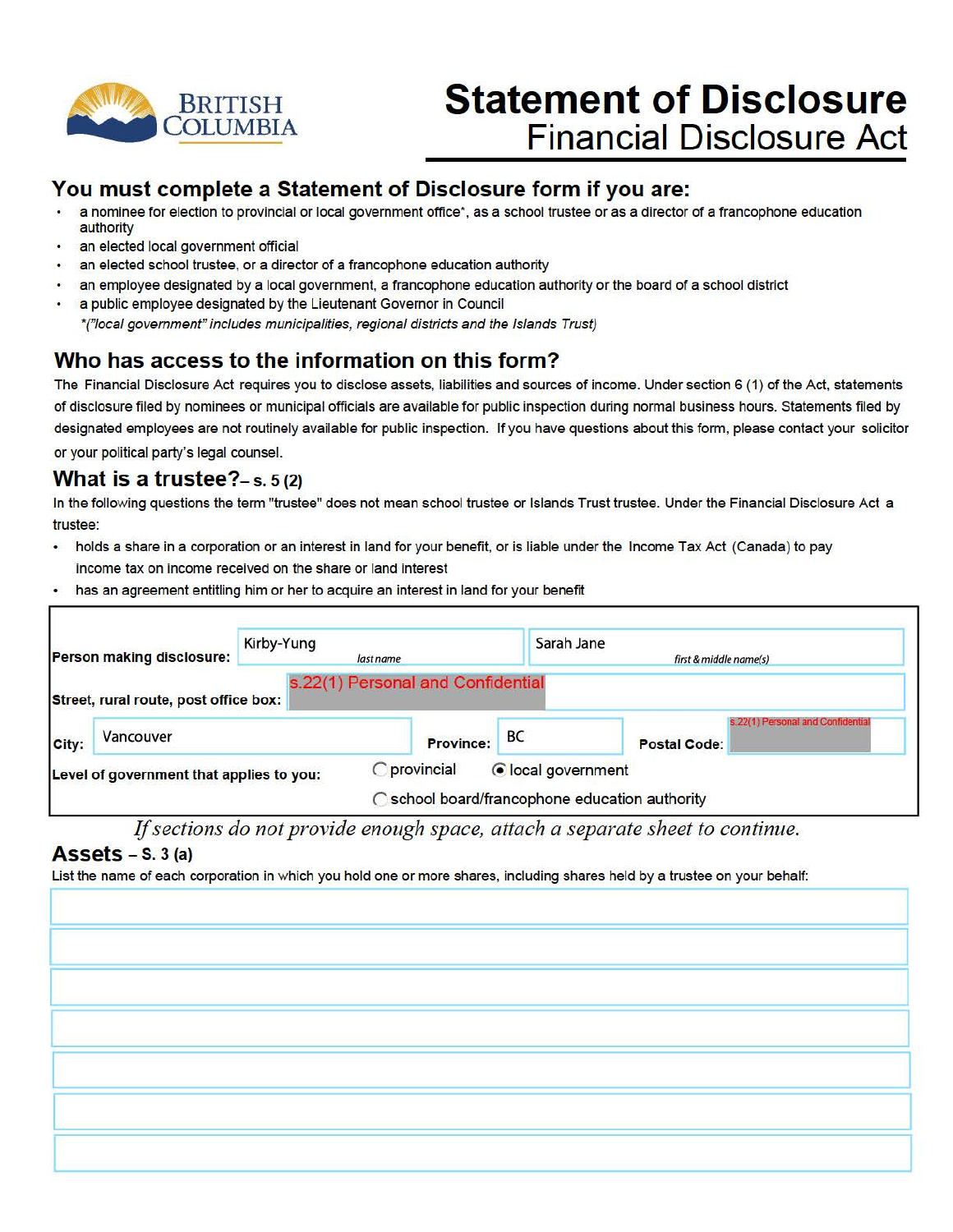#### **Liabilities** - s. 3 (e)

List all creditors to whom you owe a debt. Do not include residential property debt (mortgage, lease or agreement for sale), money borrowed for household or personal living expenses, or any assets you hold in trust for another person:

| creditor's name(s) | creditor's address(es) |  |
|--------------------|------------------------|--|
|                    |                        |  |
|                    |                        |  |
|                    |                        |  |
|                    |                        |  |
|                    |                        |  |
|                    |                        |  |
|                    |                        |  |
|                    |                        |  |
|                    |                        |  |
|                    |                        |  |
|                    |                        |  |
|                    |                        |  |
|                    |                        |  |
|                    |                        |  |
|                    |                        |  |
|                    |                        |  |
|                    |                        |  |
|                    |                        |  |
|                    |                        |  |

#### **Income** - s. 3 (b-d)

List each of the businesses and organizations from which you receive financial remuneration for your services and identify your capacity as owner, part-owner, employee, trustee, partner or other (e.g. director of a company or society).

- Provincial nominees and designated employees must list all sources of income in the province.
- Local government officials, school board officials, francophone education authority directors and designated employees must list only income sources within the regional district that includes the municipality, local trust area or school district for which the official is elected or nominated, or where the employee holds the designated position

| your capacity                       | name(s) of business(es)/organization(s) |
|-------------------------------------|-----------------------------------------|
| Councillor                          | City of Vancouver                       |
| Alternate Director/Committee Member | <b>Metro Vancouver</b>                  |
| Director                            | <b>Easy Park</b>                        |
|                                     |                                         |
|                                     |                                         |
|                                     |                                         |

#### **Real Property** - s. 3 (f)

List the legal description and address of all land in which you, or a trustee acting on your behalf, own an interest or have an agreement which entitles you to obtain an interest. Do not include your personal residence.

- Provincial nominees and designated employees must list all applicable land holdings in the province
- Local government officials, school board officials, francophone education authority directors and designated employees must list only applicable land holdings within the regional district that includes the municipality, local trust area or school district for which

| legal description(s) | address(es) |  |
|----------------------|-------------|--|
|                      |             |  |
|                      |             |  |
|                      |             |  |
|                      |             |  |